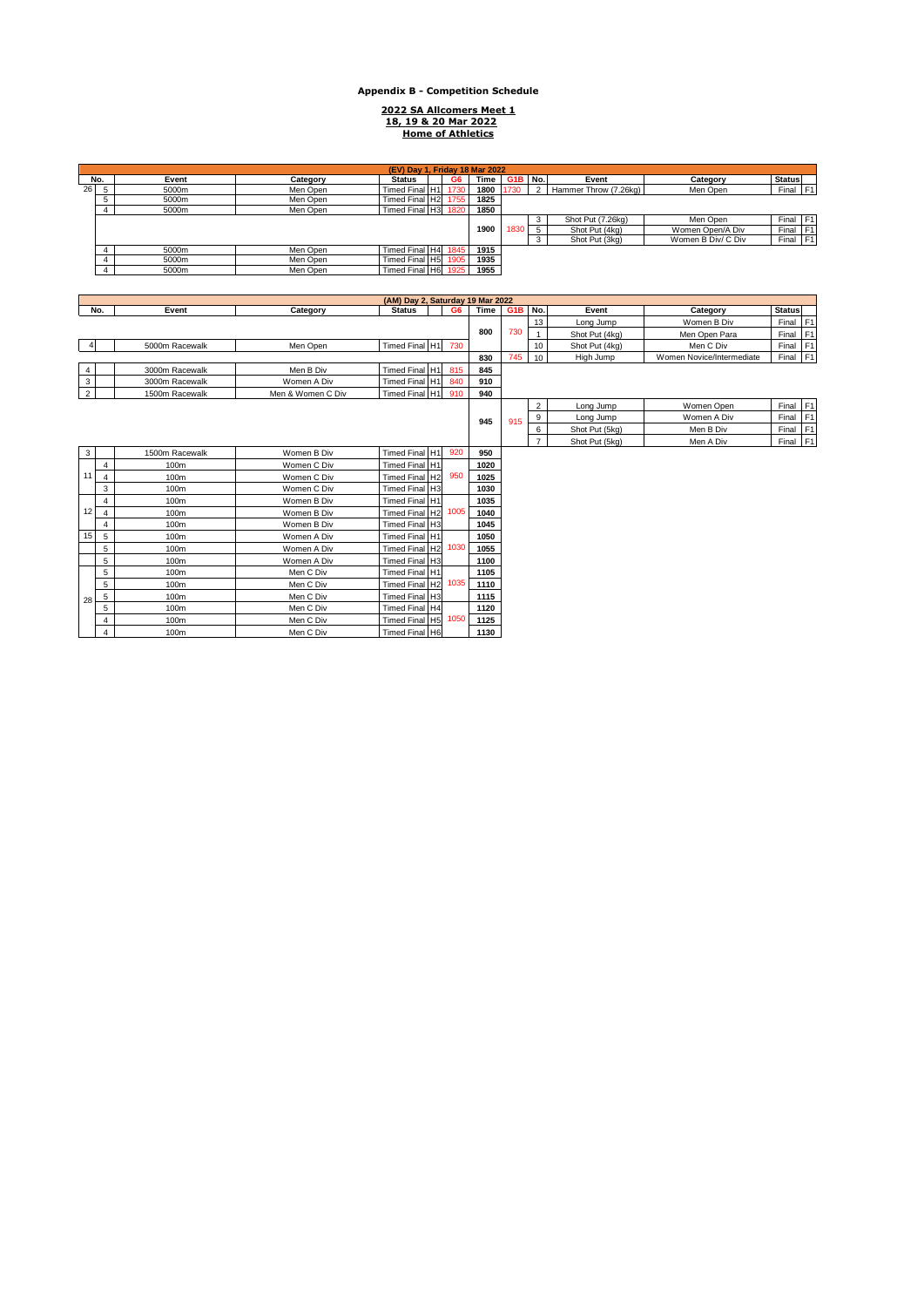|                          |                |       |                  | (PM) Day 2, Saturday 19 Mar 2022 |                |      |      |                  |                |                    |               |                |
|--------------------------|----------------|-------|------------------|----------------------------------|----------------|------|------|------------------|----------------|--------------------|---------------|----------------|
|                          | No.            | Event | Category         | <b>Status</b>                    | G <sub>6</sub> | Time | G1B  | No.              | Event          | Category           | <b>Status</b> |                |
|                          |                |       |                  |                                  |                |      | 1245 | 16               | Long Jump      | Men C Div          | Final F1      |                |
|                          |                |       |                  |                                  |                | 1330 |      | 14               | High Jump      | Men Novice         | Final F1      |                |
|                          |                |       |                  |                                  |                |      | 1300 | 4                | Javelin (700g) | Men B Div          | Final F1      |                |
| 37                       | 5              | 100m  | Men B Div        | Timed Final H1                   |                |      |      | 6                | Javelin (600g) | Men C Div          | Final F1      |                |
|                          | 5              | 100m  | Men B Div        | Timed Final H2                   |                | 1335 |      |                  |                |                    |               |                |
|                          | 5              | 100m  | Men B Div        | Timed Final H3                   |                | 1340 |      |                  |                |                    |               |                |
|                          | 5              | 100m  | Men B Div        | Timed Final H4                   | 1300           | 1345 |      |                  |                |                    |               |                |
|                          | $\overline{4}$ | 100m  | Men B Div        | Timed Final H5                   |                | 1350 |      |                  |                |                    |               |                |
|                          | $\sqrt{5}$     | 100m  | Men B Div        | Timed Final H6                   |                | 1355 |      |                  |                |                    |               |                |
|                          | $\overline{4}$ | 100m  | Men B Div        | Timed Final H7                   |                | 1400 |      |                  |                |                    |               |                |
|                          | $\overline{4}$ | 100m  | Men B Div        | Timed Final H8                   |                | 1405 |      |                  |                |                    |               |                |
| 29                       | 5              | 100m  | Men A Div        | Timed Final H1                   |                | 1410 |      |                  |                |                    |               |                |
|                          | 5              | 100m  | Men A Div        | Timed Final H2                   |                | 1415 |      |                  |                |                    |               |                |
|                          | 5              | 100m  | Men A Div        | Timed Final H3                   | 1340           | 1420 |      |                  |                |                    |               |                |
|                          | $\overline{4}$ | 100m  | Men A Div        | Timed Final H4                   |                | 1425 |      |                  |                |                    |               |                |
|                          | $\mathbf 5$    | 100m  | Men A Div        | Timed Final H5                   |                | 1430 |      |                  |                |                    |               |                |
|                          | 5              | 100m  | Men A Div        | Timed Final H6                   |                | 1435 |      |                  |                |                    |               |                |
| 17                       | $\sqrt{5}$     | 100m  | Women Open       | Timed Final H1                   |                | 1440 |      |                  |                |                    |               |                |
|                          | $\overline{4}$ | 100m  | Women Open       | Timed Final H2                   | 1410           | 1445 |      |                  |                |                    |               |                |
|                          | $\overline{4}$ | 100m  | Women Open       | Timed Final H3                   |                | 1450 |      |                  |                |                    |               |                |
|                          | $\overline{4}$ | 100m  | Women Open       | Timed Final H4                   |                | 1455 |      |                  |                |                    |               |                |
|                          |                |       |                  |                                  |                |      |      | 12               | Long Jump      | Women C Div        | Final         | F <sub>1</sub> |
|                          |                |       |                  |                                  |                | 1500 | 1430 | 3                | Javelin (500g) | Women B Div/ C Div | Final F1      |                |
| 36                       | $\overline{5}$ | 100m  | Men Open         | Timed Final H1                   |                |      |      | 8                | Javelin (600g) | Women Open/A Div   | Final F1      |                |
|                          | 5              | 100m  | Men Open         | Timed Final H2                   |                | 1505 |      |                  |                |                    |               |                |
|                          | 5              | 100m  | Men Open         | Timed Final H3                   | 1430           | 1510 |      |                  |                |                    |               |                |
|                          | 5              | 100m  | Men Open         | Timed Final H4                   |                | 1515 |      |                  |                |                    |               |                |
|                          | $\overline{4}$ | 100m  | Men Open         | Timed Final H5                   |                | 1520 |      |                  |                |                    |               |                |
|                          | $\overline{4}$ | 100m  | Men Open         | Timed Final H6                   |                | 1525 |      |                  |                |                    |               |                |
|                          | $\overline{4}$ | 100m  | Men Open         | Timed Final H7                   | 1450           | 1530 |      |                  |                |                    |               |                |
|                          | $\overline{4}$ | 100m  | Men Open         | Timed Final H8                   |                | 1535 |      |                  |                |                    |               |                |
| $\overline{\mathbf{4}}$  | $\overline{4}$ | 400m  | Women C Div      | Timed Final H1                   | 1520           | 1550 |      |                  |                |                    |               |                |
|                          | 5              | 400m  | Women B Div      | Timed Final H1                   |                | 1555 |      |                  |                |                    |               |                |
|                          | 5              | 400m  | Women B Div      | Timed Final H2                   |                | 1600 |      |                  |                |                    |               |                |
| 19                       | 5              | 400m  | Women B Div      | Timed Final H3                   | 1525           | 1605 |      |                  |                |                    |               |                |
|                          | $\overline{4}$ | 400m  | Women B Div      | <b>Timed Final</b>               | H <sub>4</sub> | 1610 |      |                  |                |                    |               |                |
|                          | 5              | 400m  | Women Open/A Div | Timed Final H1                   |                | 1615 |      |                  |                |                    |               |                |
| 14                       | $\sqrt{5}$     | 400m  | Women Open/A Div | Timed Final H2                   | 1545           | 1620 |      |                  |                |                    |               |                |
|                          | $\overline{4}$ | 400m  | Women Open/A Div | Timed Final H3                   |                | 1625 |      |                  |                |                    |               |                |
|                          | 5              | 400m  | Men B Div/ C Div | Timed Final H1                   |                | 1630 |      |                  |                |                    |               |                |
|                          | 5              | 400m  | Men B Div/ C Div | Timed Final H2                   |                | 1635 |      |                  |                |                    |               |                |
| 22                       | $\overline{4}$ | 400m  | Men B Div/ C Div | Timed Final H3                   | 1600           | 1640 |      |                  |                |                    |               |                |
|                          | $\overline{4}$ | 400m  | Men B Div/ C Div | Timed Final H4                   |                | 1645 |      |                  |                |                    |               |                |
|                          | $\overline{4}$ | 400m  | Men B Div/ C Div | Timed Final H5                   |                | 1650 |      |                  |                |                    |               |                |
|                          | $\overline{4}$ | 400m  | Men A Div        | Timed Final H1                   |                | 1655 |      |                  |                |                    |               |                |
|                          |                |       |                  |                                  |                |      |      | 11               | Long Jump      | Men B Div          | Final         | F <sub>1</sub> |
| $\overline{\mathcal{I}}$ |                |       |                  |                                  | 1625           |      |      | 9                | High Jump      | Men Intermediate   | Final         | F <sub>1</sub> |
|                          |                |       |                  |                                  |                | 1700 | 1630 | $\overline{4}$   | Javelin (800g) | Men Open           | Final         | F <sub>1</sub> |
|                          | $\sqrt{3}$     | 400m  | Men A Div        | Timed Final H2                   |                |      |      | $\boldsymbol{6}$ | Javelin (700g) | Men A Div          | Final         | F <sub>1</sub> |
|                          | 5              | 400m  | Men Open         | Timed Final H1                   |                | 1705 |      |                  |                |                    |               |                |
| 15                       | 5              | 400m  | Men Open         | Timed Final H2                   | 1635           | 1710 |      |                  |                |                    |               |                |
|                          | 5              | 400m  | Men Open         | Timed Final H3                   |                | 1715 |      |                  |                |                    |               |                |
| 4                        | $\overline{4}$ | 1500m | Men C Div        | Timed Final H1                   | 1700           | 1730 |      |                  |                |                    |               |                |
|                          | 5              | 1500m | Men B Div        | Timed Final H1                   |                | 1740 |      |                  |                |                    |               |                |
| 14                       | 5              | 1500m | Men B Div        | Timed Final H2                   | 1710           | 1750 |      |                  |                |                    |               |                |
|                          | $\overline{4}$ | 1500m | Men B Div        | Timed Final H3                   |                | 1800 |      |                  |                |                    |               |                |
|                          |                |       |                  |                                  |                |      |      |                  |                |                    |               |                |

|               |     |       |             | (PM) Day 2, Saturday 19 Mar 2022 |      |      |         |           |          |               |
|---------------|-----|-------|-------------|----------------------------------|------|------|---------|-----------|----------|---------------|
|               | No. | Event | Category    | <b>Status</b>                    | G6   | Time | G1B No. | Event     | Category | <b>Status</b> |
|               |     | 1500m | Men A Div   | Timed Final H1                   | 1740 | 1810 |         |           |          |               |
| 8             |     | 1500m | Men A Div   | Timed Final H2                   |      | 1815 |         |           |          |               |
|               |     | 1500m | Women C Div | Timed Final H1                   |      | 1820 |         |           |          |               |
|               |     | 1500m | Women B Div | Timed Final H1                   | 1750 | 1830 |         |           |          |               |
|               |     | 1500m | Women A Div | Timed Final H1                   |      | 1840 | 1810 12 | Long Jump | Men Open | Final F1      |
| 10            | 5   | 1500m | Women Open  | Timed Final H1                   | 1820 | 1850 |         |           |          |               |
|               | 5   | 1500m | Women Open  | Timed Final H2                   |      | 1900 |         |           |          |               |
|               |     | 1500m | Men Open    | Timed Final H1                   | 1840 | 1910 |         |           |          |               |
|               | 3   | 1500m | Men Open    | Timed Final H2                   |      | 1915 |         |           |          |               |
| $\rightarrow$ |     | 5000m | Women Open  | Timed Final H1 1855              |      | 1925 |         |           |          |               |
|               | 3   | 5000m | Women Open  | Timed Final H2                   | 1925 | 1955 |         |           |          |               |